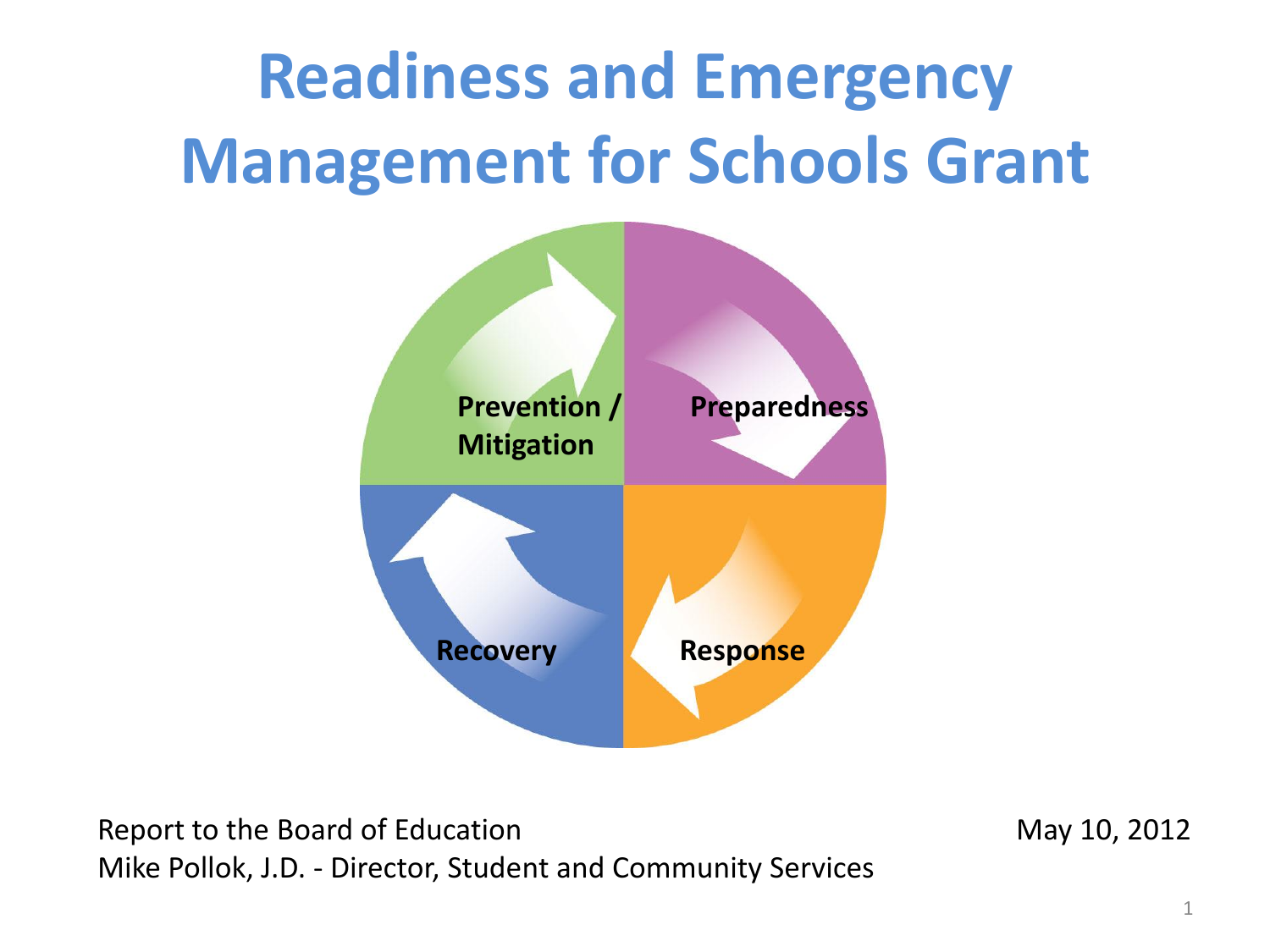### **Overview**

- **Grant Source**
- **Purpose of Grant**
- **Potential Hazards**
- **Improving Our Response Capabilities**
- **Grant Requirements**
- **Where We Are Now and Moving Forward**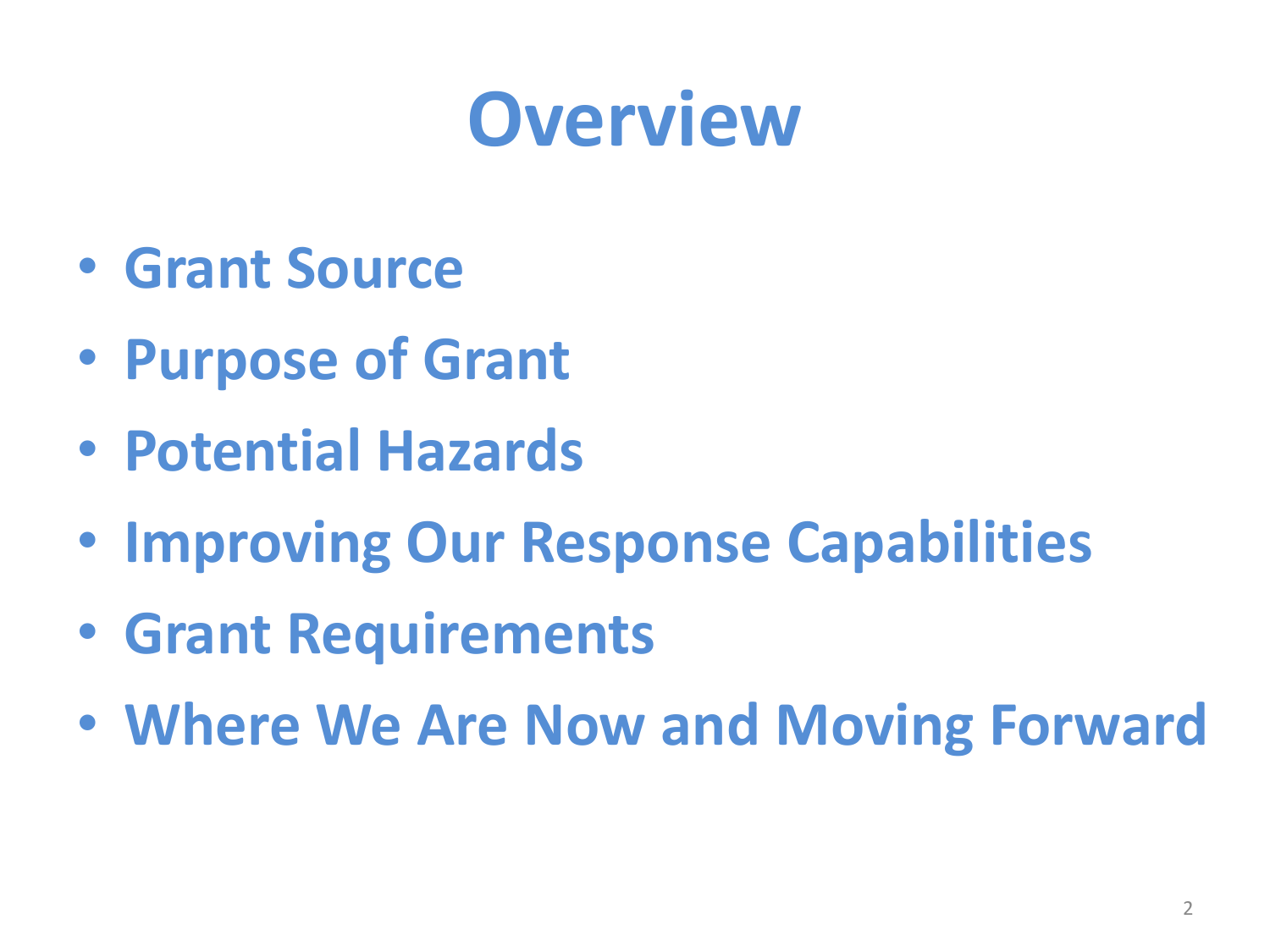

# U.S. Department of Education - Office of Safe and Drug Free Schools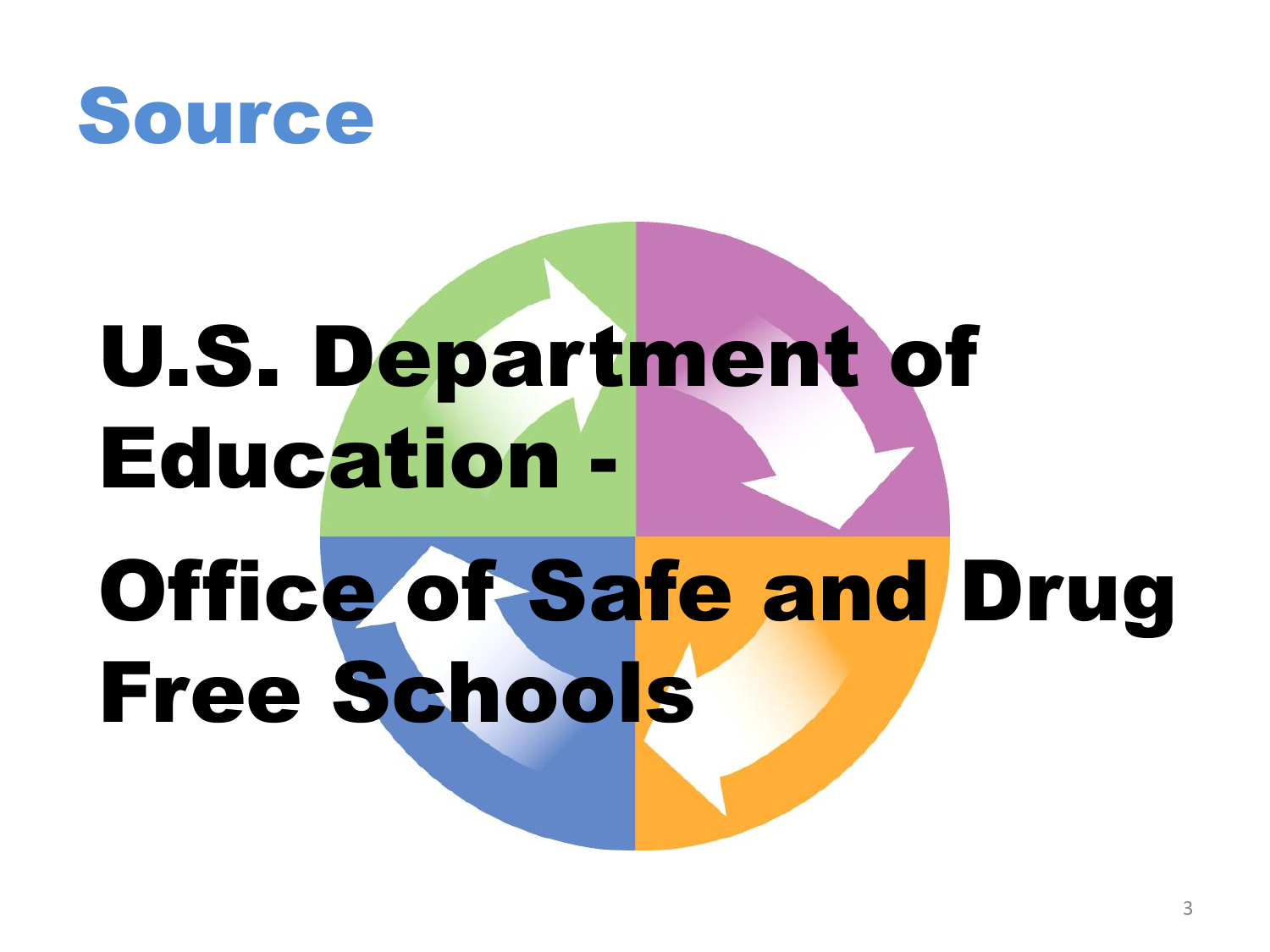### U.S. Department of Education

**The REMS grant program provides funds for local education agencies (LEAs or school districts):**

- **To improve and strengthen their emergency management plans**
- **Enables school districts to develop improved plans that address all four phases of emergency management**
- **To support the implementation of the National Incident Management System (NIMS)**
- **School districts also must commit to developing written plans that are coordinated with state homeland security plans**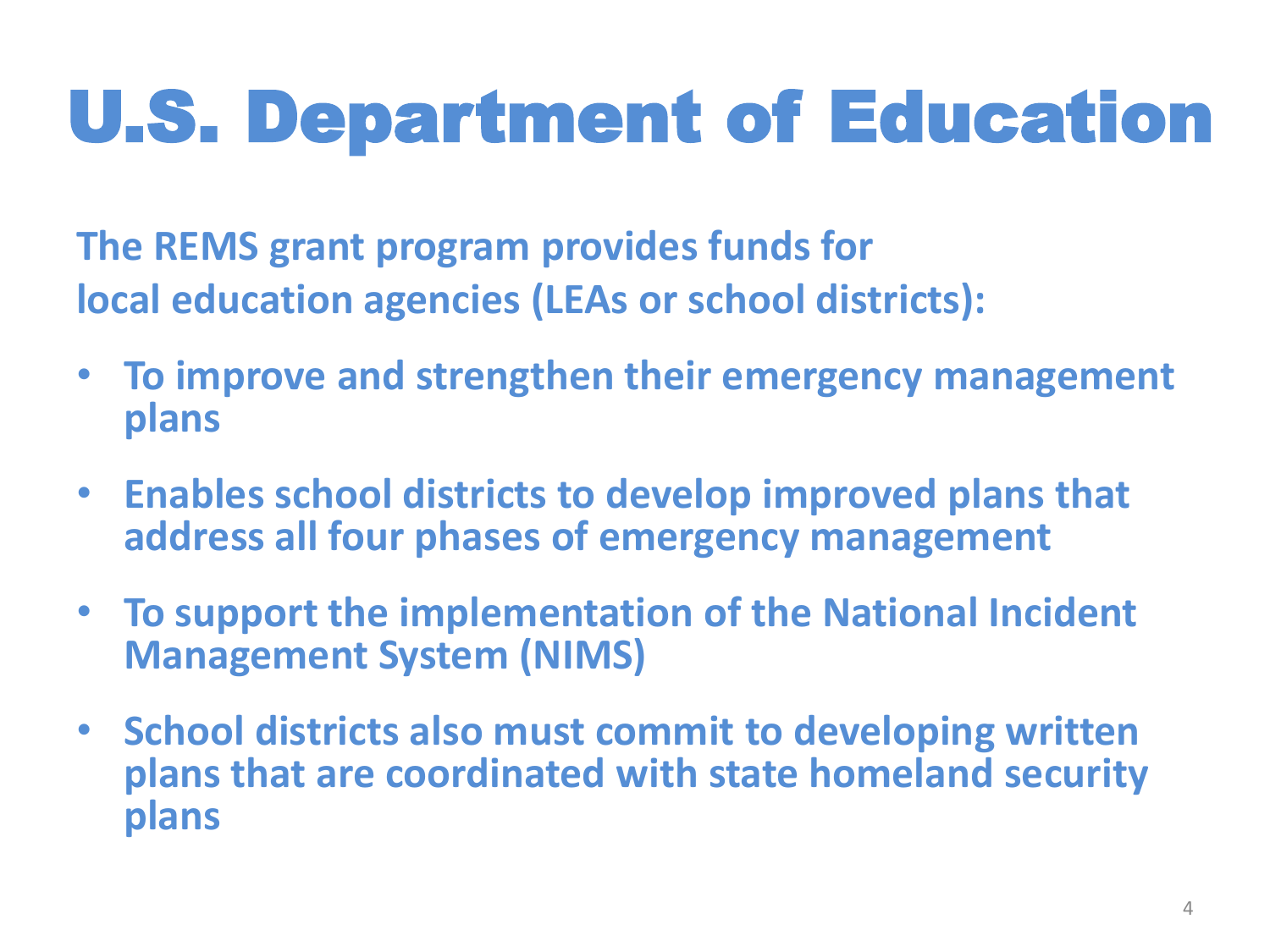

Federal and Local Agency SWAT Operation Schools Impacted: Portola Middle School, Sycamore and West Orange Elementary Schools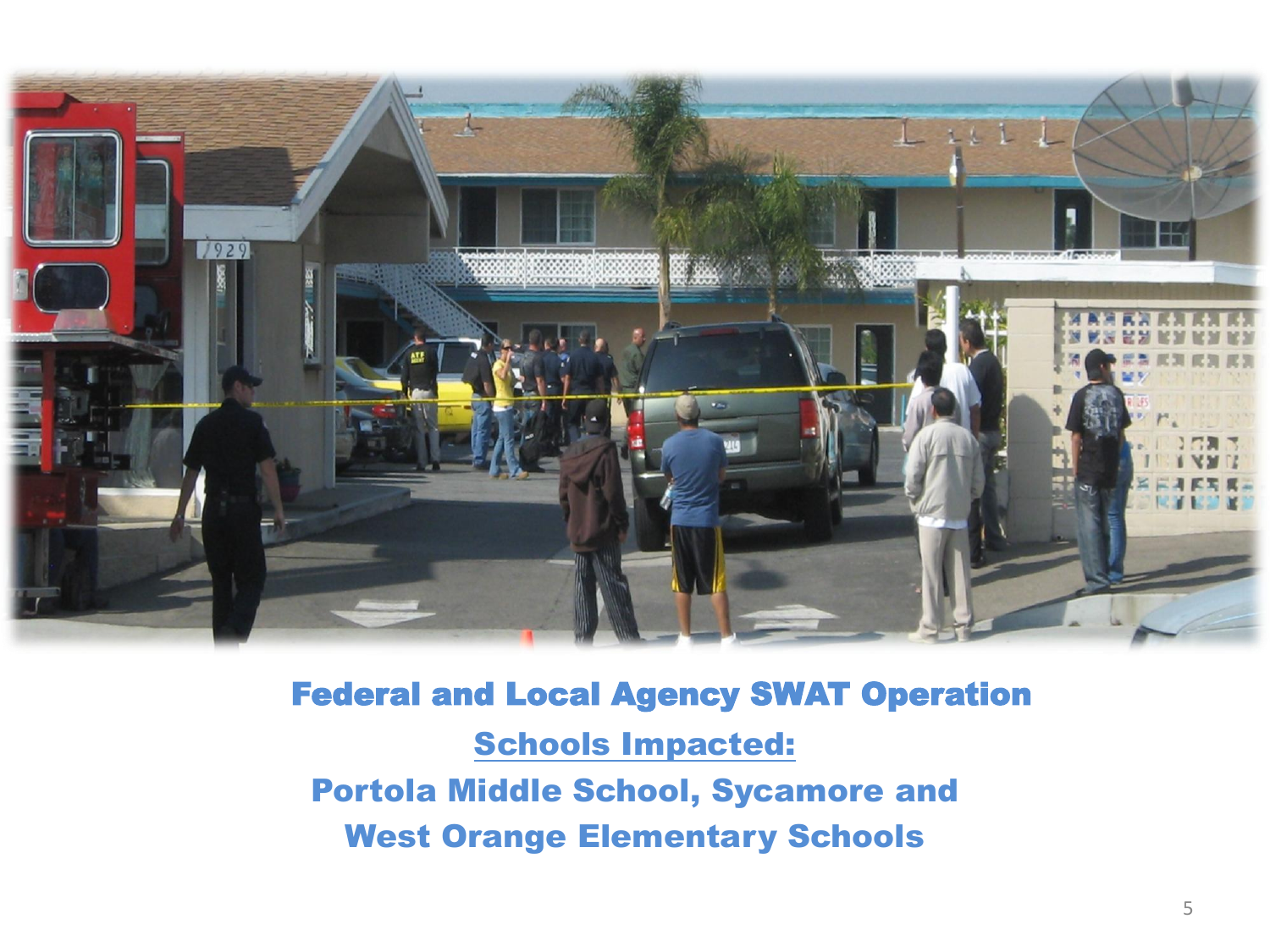

#### **Wildfire** Panorama Elementary School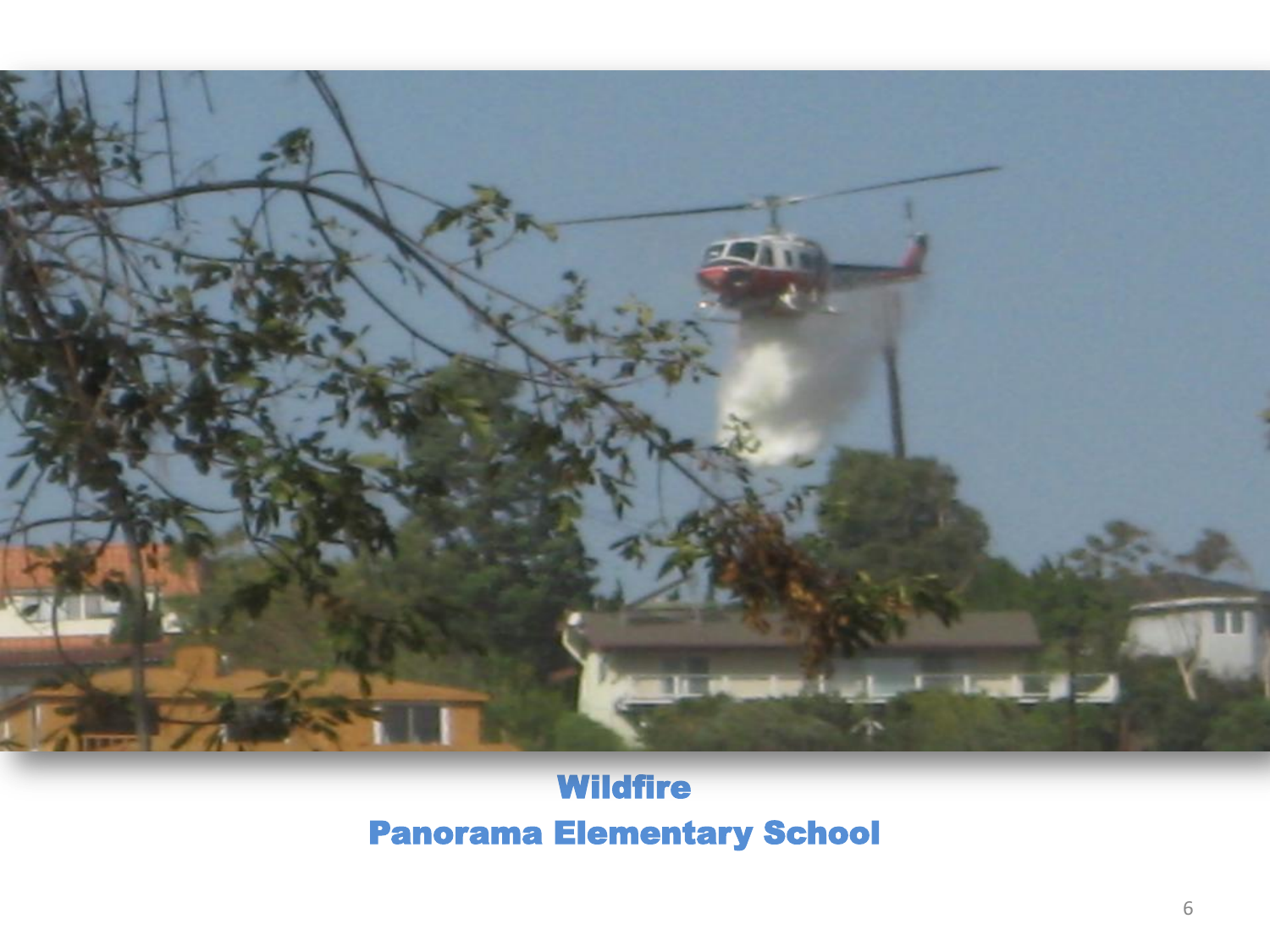## **Types of Hazards in Orange County**

### **Natural**

- **Wind**
- **Fire**
- **Flood**
- **Landslide**
- **Extreme Heat**
- **Animals**
- **Earthquake**

#### **Human**

- **Accident**
- **Operator Error**
- **System Error**
- **Criminal Activity**
- **Terrorist Attacks**
- **Targeted Acts of Violence**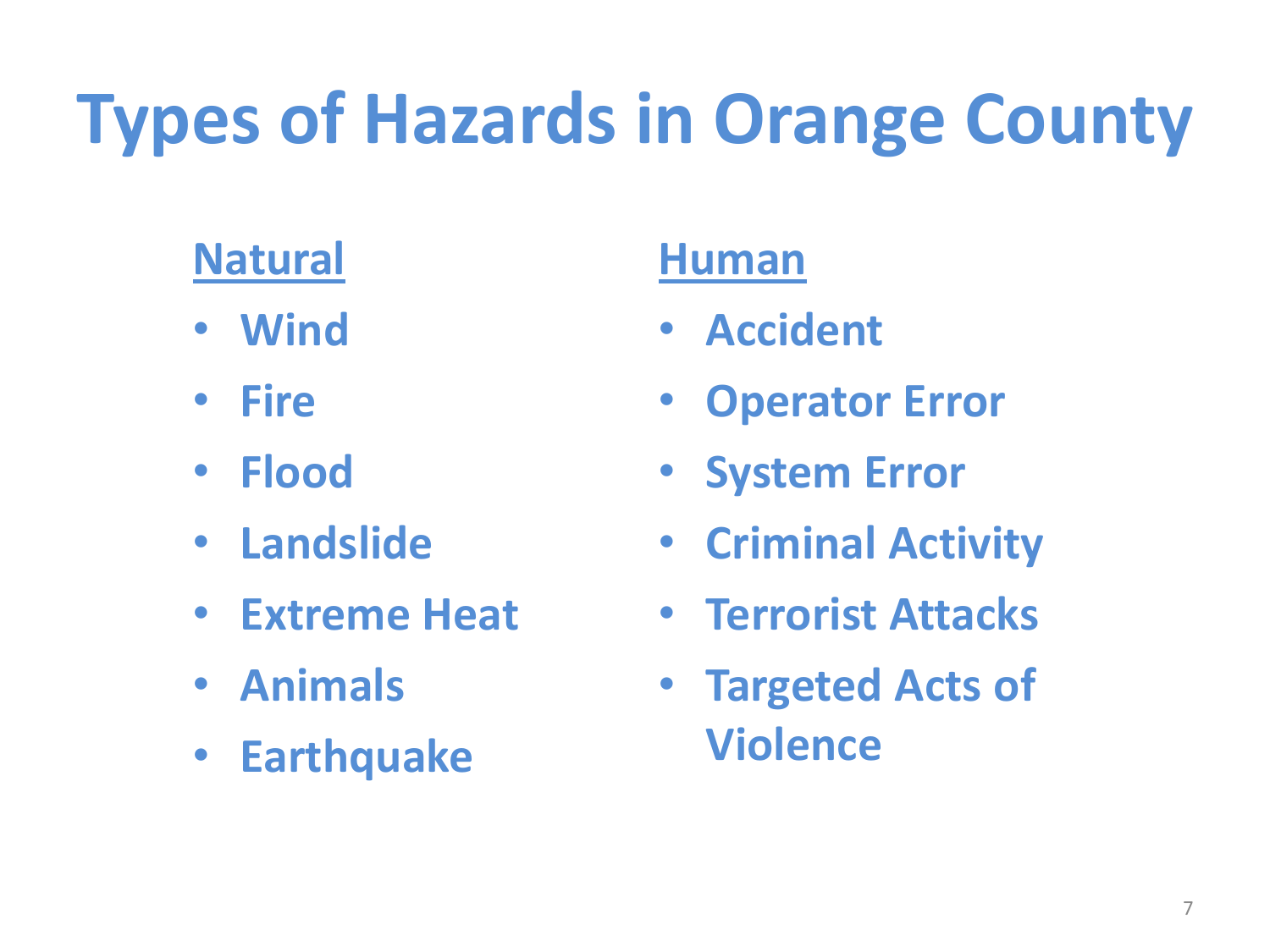

#### District Emergency Operations Center (EOC)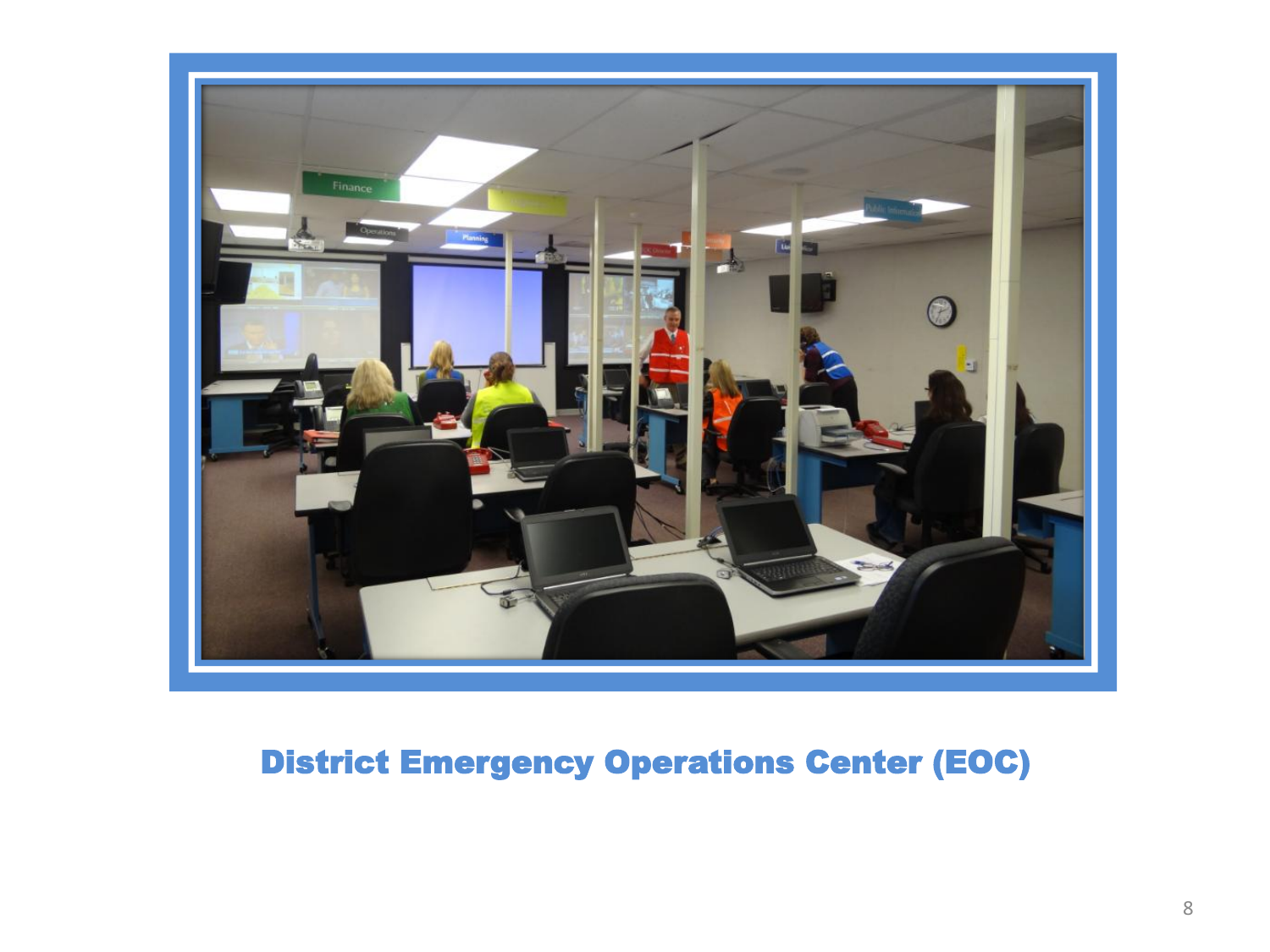## **Grant Requirements**

- **1. Coordination with community partners**
- **2. Training for students and staff on emergency procedures**
- **3. Coordination with state and local homeland security plans**
- **4. Emergency planning for individuals with disabilities**
- **5. Development of an infectious disease plan**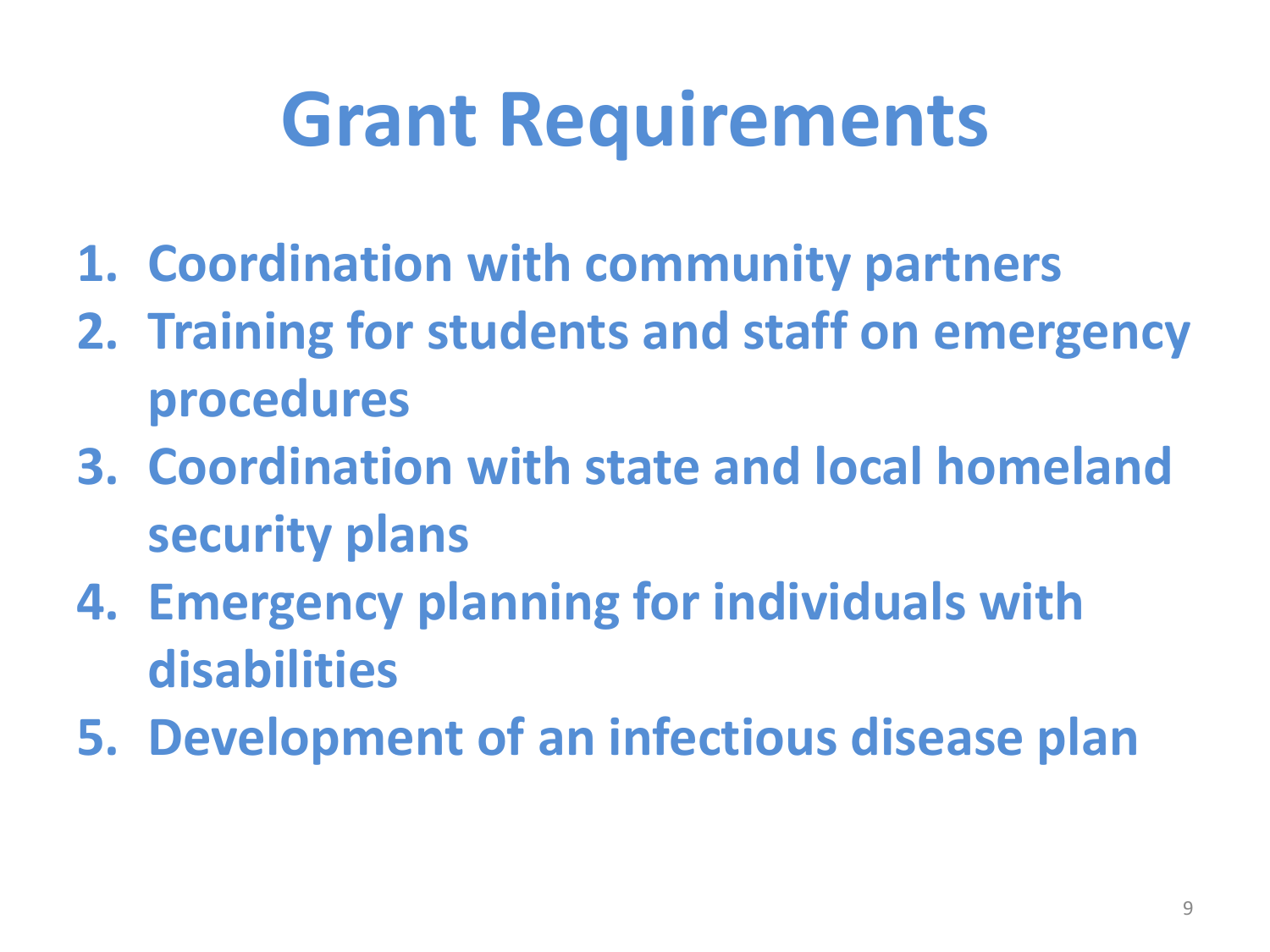### **Grant Requirements continued**

- **6. Development of a written food defense plan**
- **7. Implementation of the National Incident Management System (NIMS) and the Incident Command System (ICS)**
- **8. Establish an Emergency Operations Center (EOC) and select and train staff**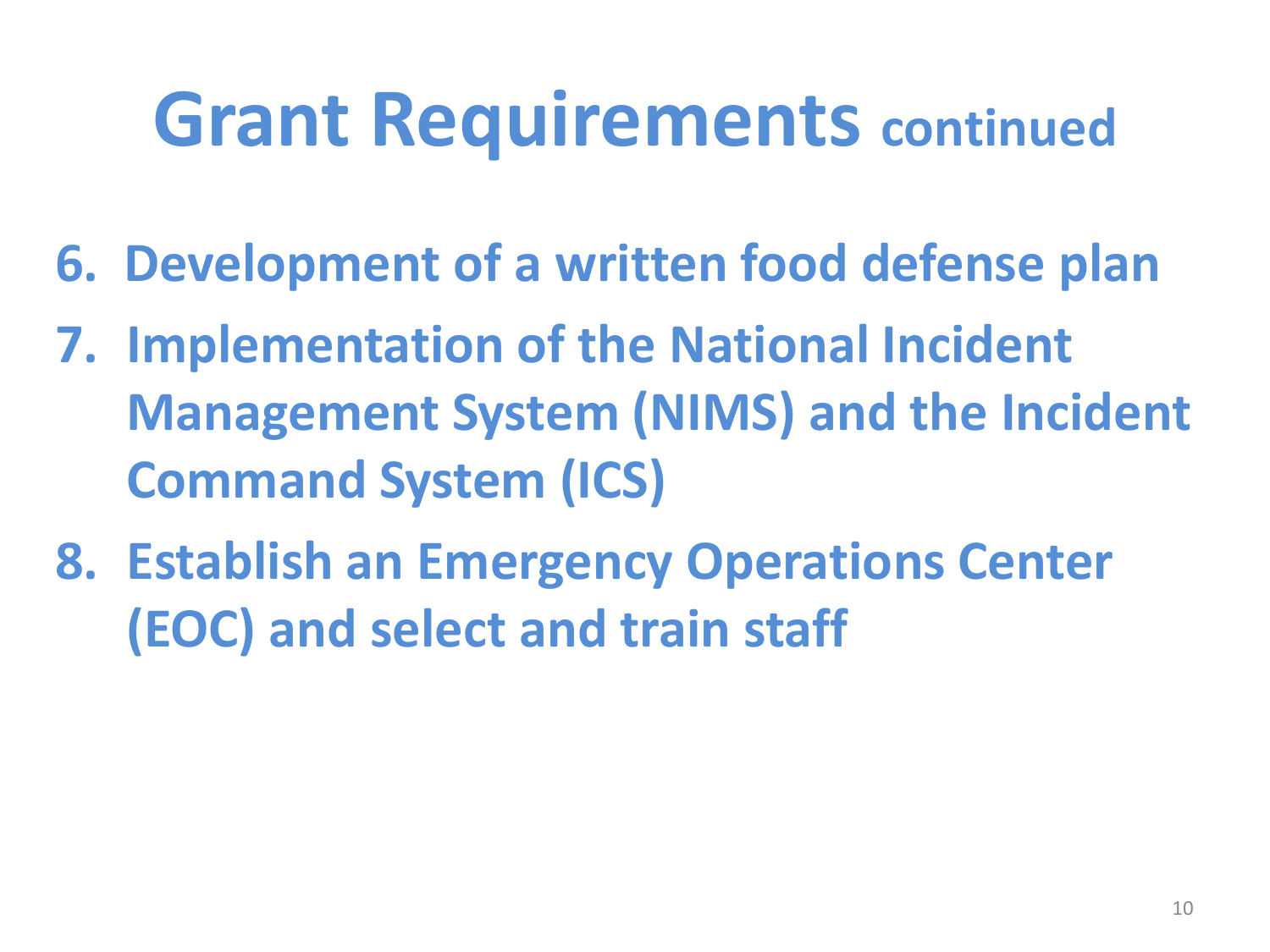### **Preparation**

#### **Mike Pollok**

- **FEMA training: ten courses, 30+ hours**
- **REMS training: 11 courses, 21 hours**
- **Threat Assessment and Management, 40 hours**
- **California Specialized Training Institute (CSTI) Disaster Management, 40 hours**

### **Sheldon Glass**

- **FEMA training: five courses, 15+ hours**
- **REMS training: 11 courses, 21 hours**
- **Threat Assessment and Management, 40 hours**
- **CSTI Disaster Management, 40 hours**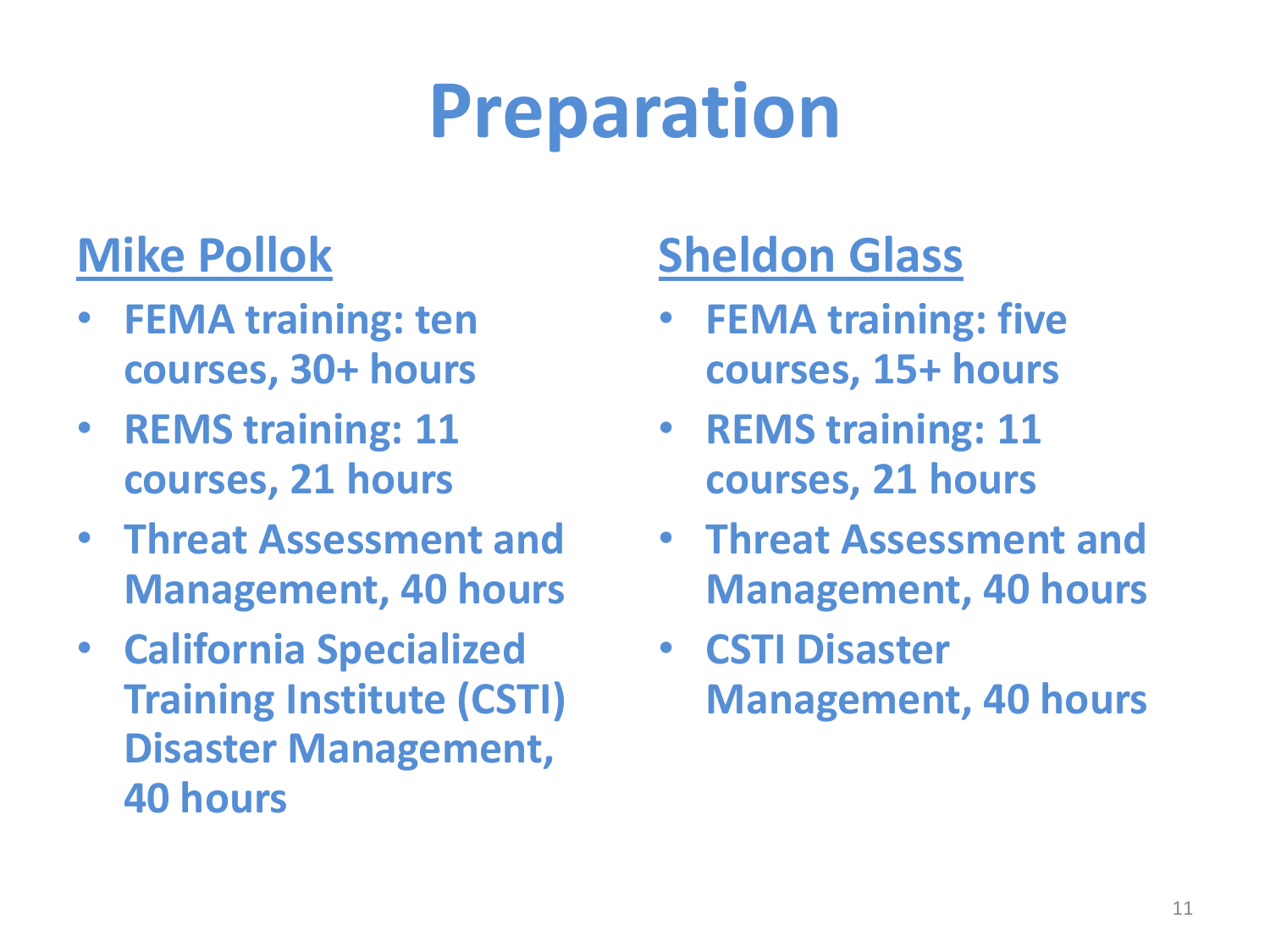### **Preparation**

#### **Mike Pollok**

- **Public Information Officer, 16 hours**
- **FEMA Threat and risk Assessment, 16 hours**
- **Web EOC, 3 hours**

#### **Sheldon Glass**

**More than 116 hours, 18 certificates of completion**

**More than 177 hours, 27 certificates of completion**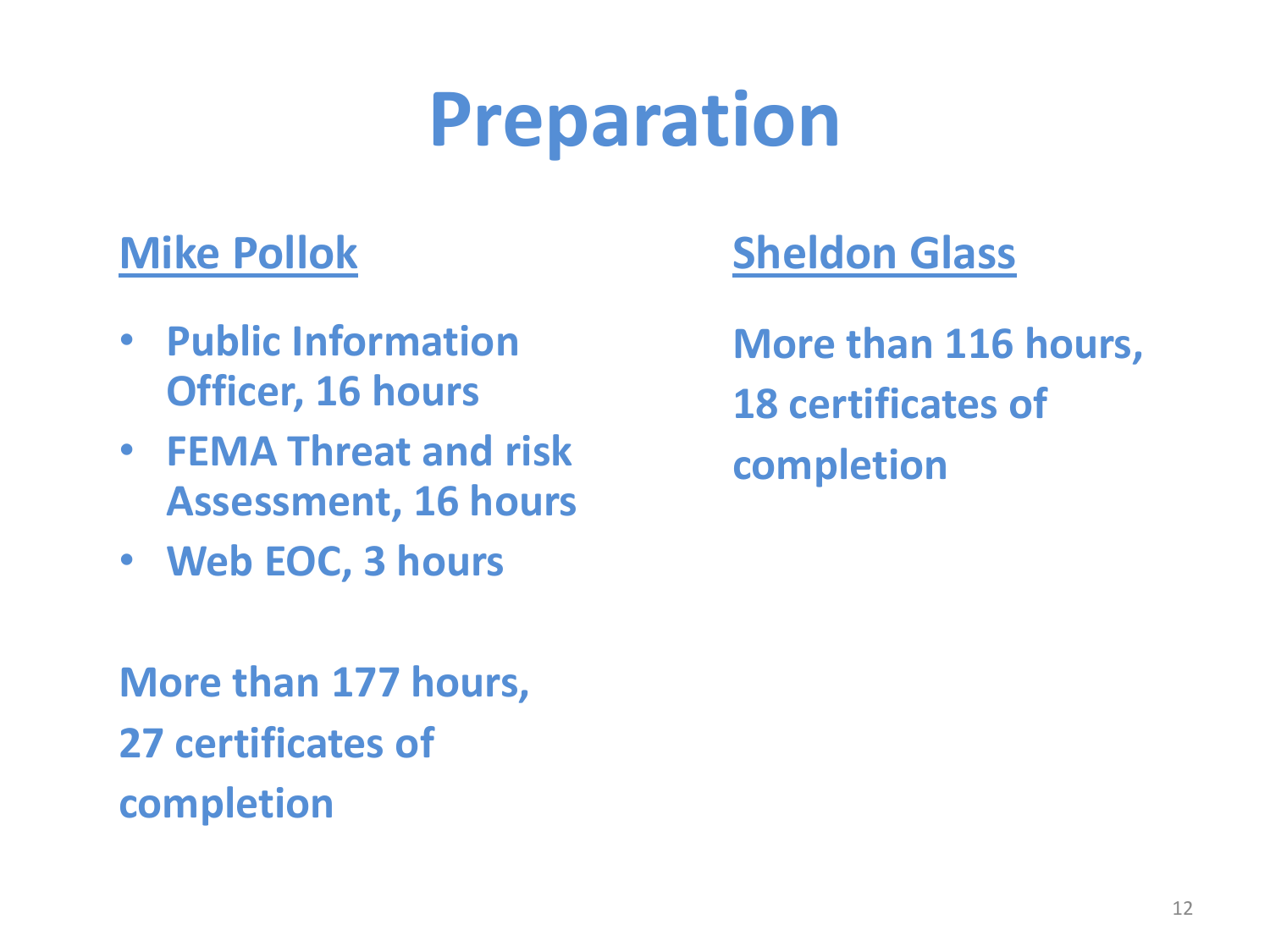**1. The Emergency Operations Center (EOC) is operational, staff identified and trained.** 

### **As of February 3, 2012:**

- **Six training sessions held**
- **55 Key personnel trained**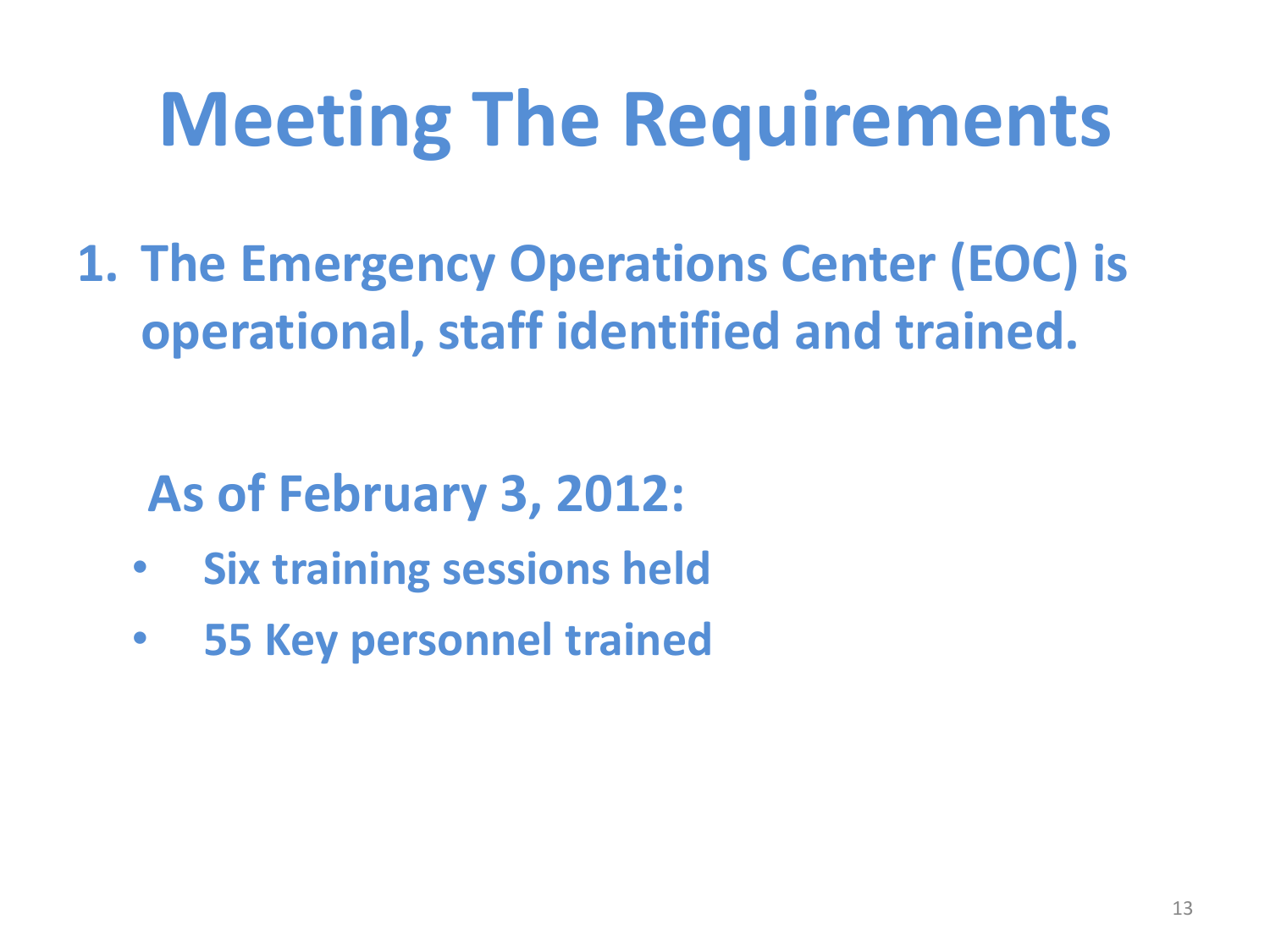- **2. FEMA training in the National Incident Management System and the Incident Command System**
	- **As of May 9, 2012:**
	- **Four training opportunities**
	- **Five additional opportunities this May**
	- **19 Key Personnel have participated**
	- **66 course completions**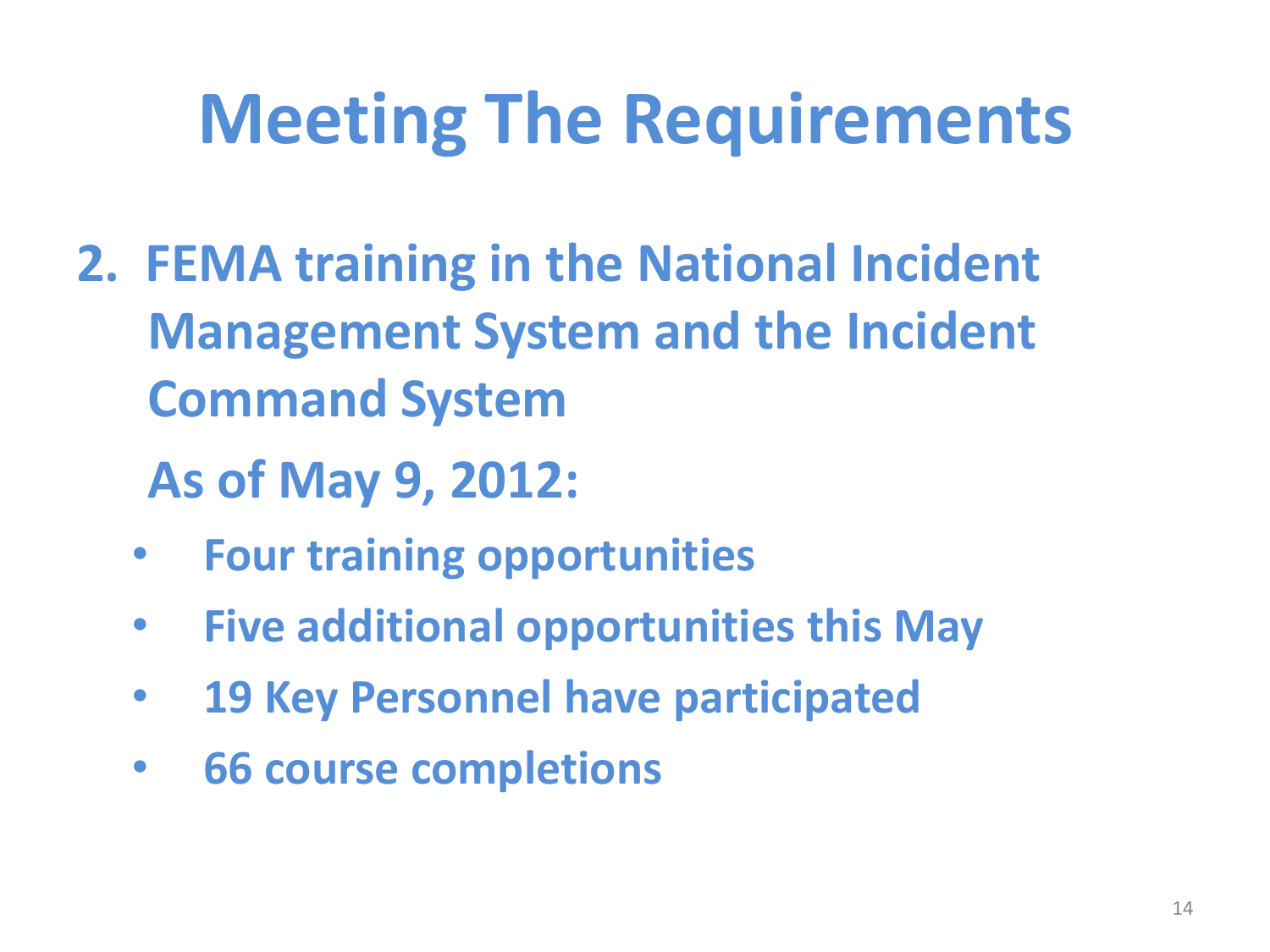- **3. All school and district office radios have been serviced and are operational**
- **4. A 36 to 40 hour train the trainer course is being customized for our district**
- **5. Hazard Identification and Risk Assessment tools are being customized for our schools**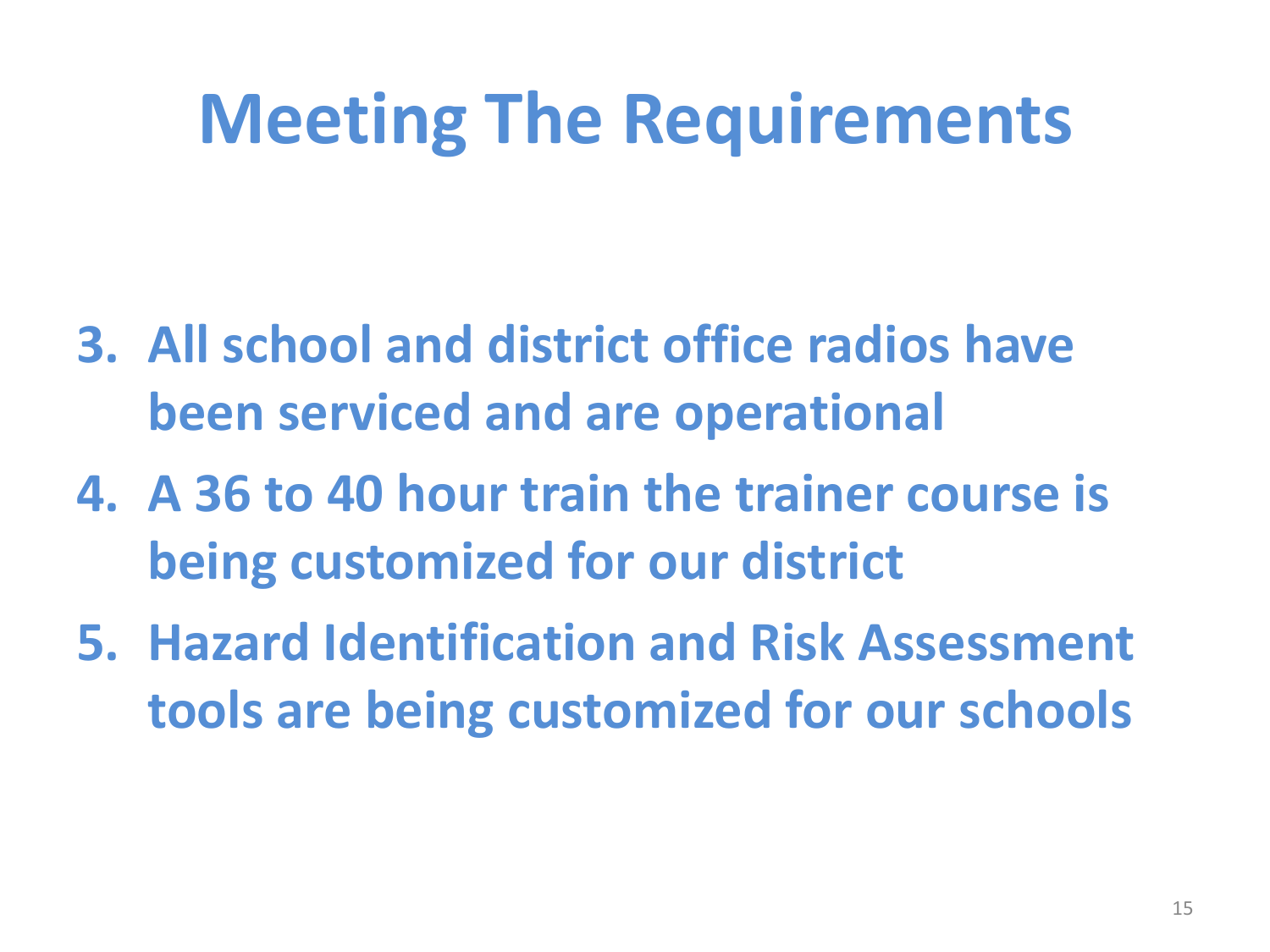- **6. Hazard Identification, Vulnerability and Risk Assessments (HIV&RA) will be completed at each site**
- **7. Ready references to emergency procedures in each classroom and school office**
- **8. Best practice videos**
- **9. Tabletop exercises and drills**
- **10.Emergency supplies for schools**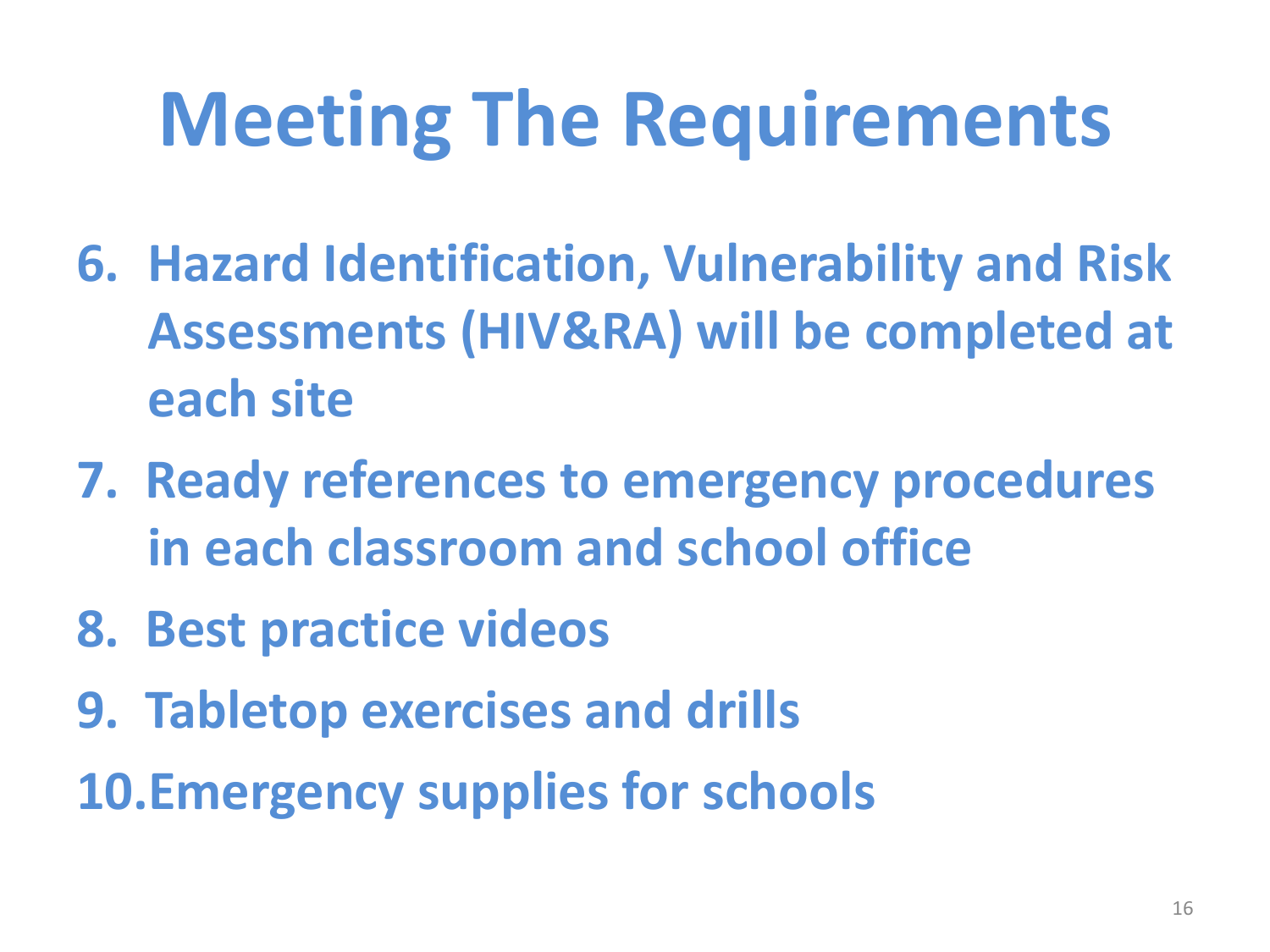### **6. Hazard Identification, Vulnerability and Risk Assessment (HIV&RA)**

- **The Comprehensive Safe School Plan**
- **Strategic Goal 3 - Safe and Welcoming Schools**
- **HIV&RA includes school culture and climate and is used to identify:**
	- **1. Where are we and where do we want to be?**

**2. What prevention, intervention, mitigation and support strategies are best suited to what we want to achieve?**